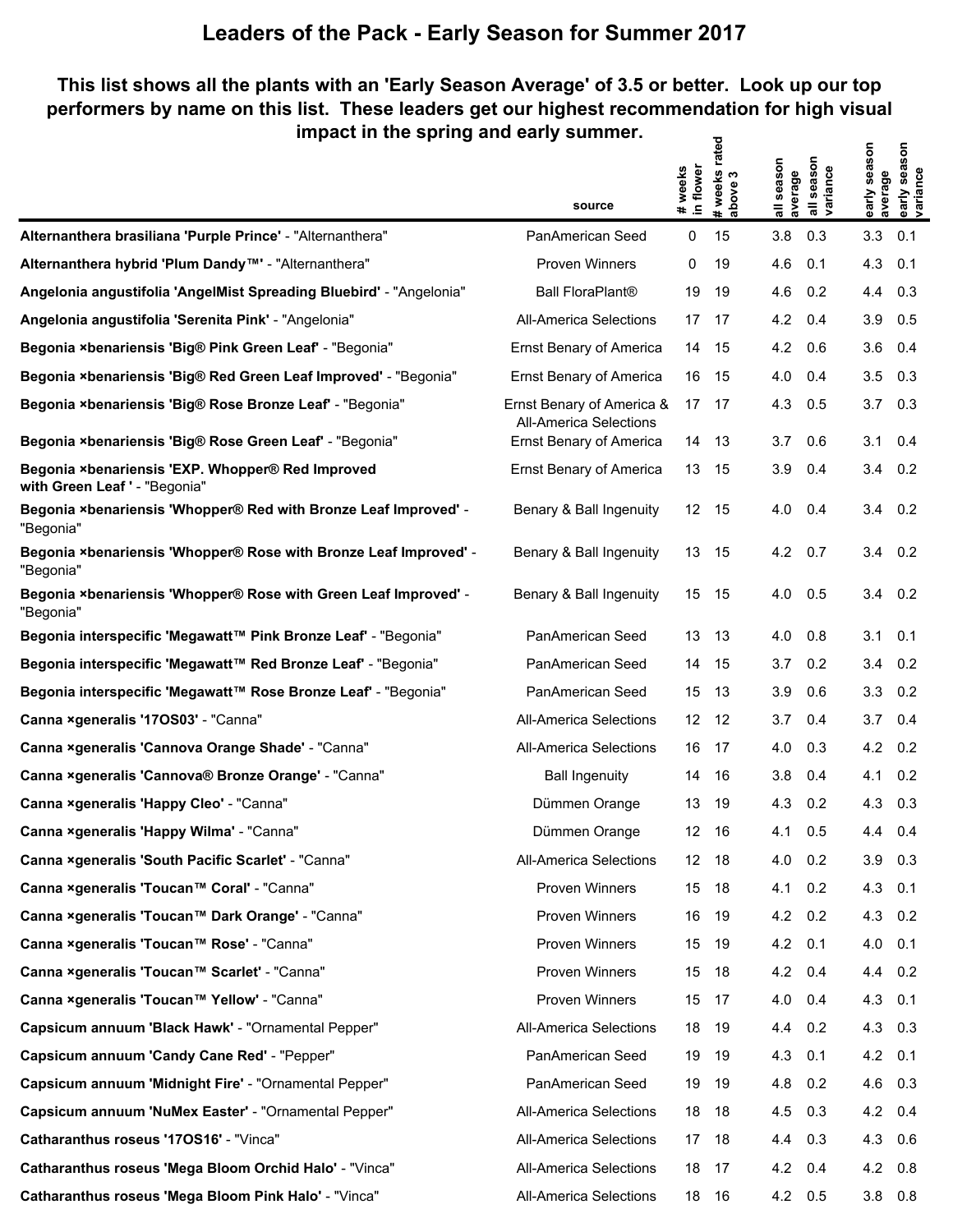|                                                                           |                                  |                      | rated                         |                   |                                  |                         | season                 |
|---------------------------------------------------------------------------|----------------------------------|----------------------|-------------------------------|-------------------|----------------------------------|-------------------------|------------------------|
|                                                                           |                                  | # weeks<br>in flower | # weeks <b>n</b><br>  above 3 | season<br>average | season<br>all seasor<br>variance | early season<br>average | early seas<br>variance |
| Catharanthus roseus 'Titan Polka Dot' - "Vinca"                           | source<br>All-America Selections | 19                   | 17                            | 4.4               | 0.5                              | 4.1                     | 0.7                    |
| Catharanthus roseus 'Vitesse Peppermint' - "Vinca"                        | <b>All-America Selections</b>    | 18                   | 18                            | 4.3               | 0.3                              | 4.2                     | 0.6                    |
| Celosia argentea 'Asian Garden' - "Celosia"                               | <b>All-America Selections</b>    | 18                   | 18                            | 4.3               | 0.3                              | 3.9                     | 0.2                    |
| Celosia plumosa 'First Flame™ Red' - "Celosia"                            | PanAmerican Seed                 | 19                   | -8                            | 3.1               | 0.3                              | $3.2 \quad 0.2$         |                        |
| Celosia plumosa 'First Flame™ Scarlet' - "Celosia"                        | PanAmerican Seed                 | 19                   | -12                           | 3.5               | 1.5                              | 4.0                     | 0.6                    |
| Celosia plumosa 'Twisted™ Orange' - "Celosia"                             | <b>Ball Ingenuity</b>            | 19                   | 19                            | 4.7               | 0.1                              | 4.6 0.1                 |                        |
| Celosia plumosa 'Twisted™ Red Improved' - "Celosia"                       | <b>Ball Ingenuity</b>            | 19                   | 19                            | 4.3               | 0.2                              | 4.0                     | 0.1                    |
| Celosia plumosa 'Twisted™ Yellow' - "Celosia"                             | <b>Ball Ingenuity</b>            | 19                   | -19                           | 4.2               | 0.1                              | $4.2 \quad 0.1$         |                        |
| Colocasia esculenta 'Royal Hawaiian® Aloha' - "Elephant Ears"             | Proven Winners                   | 0                    | 19                            | 4.5               | 0.1                              | 4.5                     | 0.3                    |
| Dahlia ×hybrida 'XXL Hidalgo (Copper)' - "Dahlia"                         | Dümmen Orange                    | 17                   | $\overline{7}$                | 3.0               | 0.2                              | $3.4$ 0.1               |                        |
| Dahlia ×hybrida 'XXL Veracruz' - "Dahlia"                                 | Dümmen Orange                    | 14                   | - 19                          | 4.1               | 0.2                              | 4.4                     | 0.0                    |
| Dahlia variabilis 'Dahlightful™ Crushed Crimson™' - "Dahlia"              | Proven Winners                   | 17 19                |                               | 4.3               | 0.1                              | 4.3                     | 0.1                    |
| Dahlia variabilis 'Dahlightful™ Tupelo Honey™' - "Dahlia"                 | Proven Winners                   | 15                   | 19                            | 4.5               | 0.1                              | 4.5                     | 0.1                    |
| Dianthus barbatus interspecific 'Jolt™ Pink Magic' - "Dianthus"           | PanAmerican Seed                 | 15 <sup>15</sup>     | - 16                          | 4.1               | 0.8                              | 4.6 0.3                 |                        |
| Dianthus barbatus interspecific 'Jolt™ Pinkl' - "Dianthus"                | <b>All-America Selections</b>    | 13                   | - 18                          | 4.3               | 0.6                              | 4.4                     | 0.3                    |
| Dianthus barbatus interspecific 'Rockin'™ Red' - "Dianthus"               | PanAmerican Seed - Kieft<br>Seed | 16 15                |                               | 3.7               | 0.6                              | 3.9                     | 0.3                    |
| Dianthus interspecific 'Supra Pink' - "Dianthus"                          | <b>All-America Selections</b>    | 17 18                |                               | 3.9               | 0.2                              | 4.0                     | 0.2                    |
| Echinacea hybrida 'Cheyenne Spirit' - "Coneflower"                        | <b>All-America Selections</b>    | 12 16                |                               | 4.2               | 0.6                              | 3.6                     | 0.3                    |
| Gaura hybrid 'Karalee® Petite Pink' - "Gaura"                             | Proven Winners                   | 18                   | - 19                          | 4.3               | 0.1                              | 4.4 0.2                 |                        |
| Gaura lindheimeri 'Sparkle White' - "Gaura"                               | <b>All-America Selections</b>    | 17 19                |                               | 4.3               | 0.1                              | 4.2                     | 0.2                    |
| Hypoestes phyllostachya 'Hippo™ Red' - "Polka Dot Plant"                  | Proven Winners                   | 4                    | 18                            | 3.8               | 0.1                              | $3.9\quad 0.0$          |                        |
| Hypoestes phyllostachya 'Hippo™ Rose' - "Polka Dot Plant"                 | Proven Winners                   | 8                    | 18                            | 4.2               | 0.3                              | 4.3 0.1                 |                        |
| Impatiens hawkeri 'SunStanding Fire Red' - "New Guinea Impatiens"         | Dümmen Orange                    |                      | 17 12                         | 3.3               | 2.1                              | $4.3$ 0.1               |                        |
| Impatiens hawkeri 'SunStanding Hot Pink' - "New Guinea Impatiens"         | Dümmen Orange                    |                      | 15 12                         | 3.2               | 0.8                              | $3.9$ 0.2               |                        |
| Impatiens hawkeri 'SunStanding Orange Aurora' - "New Guinea<br>Impatiens" | Dümmen Orange                    | 11                   | 11                            | 2.8               | 2.7                              | 4.2 0.2                 |                        |
| Impatiens hawkeri 'SunStanding Purple' - "New Guinea Impatiens"           | Dümmen Orange                    | 18                   | -12                           | 3.3               | 1.9                              | 4.4 0.0                 |                        |
| Impatiens hawkeri 'SunStanding White Cloud' - "New Guinea<br>Impatiens"   | Dümmen Orange                    | 10                   | - 10                          | 2.4               | 2.0                              | $3.4\quad 0.0$          |                        |
| Impatiens hawkeri 'Wild Romance Blush Pink' - "New Guinea<br>Impatiens"   | Dümmen Orange                    | 4                    | 9                             | 2.4               | 3.9                              | 4.3 0.1                 |                        |
| Impatiens hawkeri 'Wild Romance White' - "New Guinea Impatiens"           | Dümmen Orange                    | 4                    | 9                             | 2.3               | 4.4                              | 4.3 0.1                 |                        |
| Impatiens hybrida 'Bounce™ Pink Flame' - "Impatiens"                      | <b>All-America Selections</b>    | 19                   | 18                            | 4.0               | 0.2                              | 4.3                     | 0.1                    |
| Impatiens walleriana 'SunPatiens® Spreading Shell Pink' -<br>"Impatiens"  | All-America Selections           | 19                   | -19                           | 4.4               | 0.1                              | $4.3 \quad 0.2$         |                        |
| Ipomoea batatas 'FloraMia Cameo' - "Sweet Potato"                         | Dümmen Orange                    |                      | 14 19                         | 4.5               | 0.2                              | 4.3 0.3                 |                        |
| Ipomoea batatas 'FloraMia Rosso' - "Sweet Potato"                         | Dümmen Orange                    | 6                    | 15                            | 4.1               | 0.6                              | $3.5$ 0.3               |                        |
| Lantana camara 'Bloomify™ Red' - "Lantana"                                | <b>Ball FloraPlant®</b>          | 14                   | 6                             | 3.2               | 0.1                              | $3.0\quad 0.0$          |                        |
| Lantana camara 'Bloomify™ Rose' - "Lantana"                               | <b>Ball FloraPlant®</b>          |                      | 14 15                         | 4.1               | 0.6                              | $3.4$ 0.3               |                        |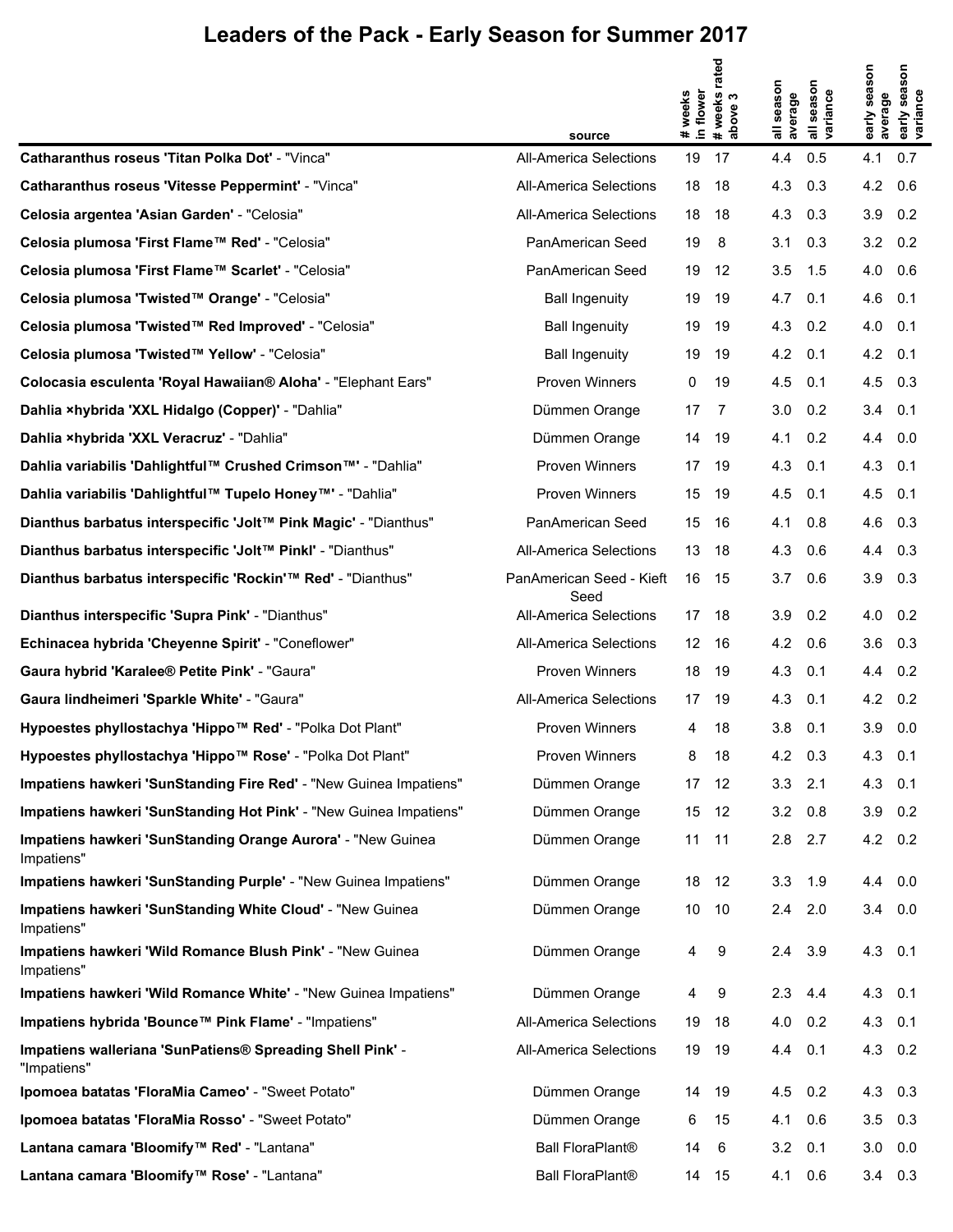|                                                                    |                                 |                      | rated                         |                   |                                  |                         | season                 |
|--------------------------------------------------------------------|---------------------------------|----------------------|-------------------------------|-------------------|----------------------------------|-------------------------|------------------------|
|                                                                    |                                 | # weeks<br>in flower | # weeks <b>n</b><br>  above 3 | season<br>average | season<br>all seasor<br>variance | early season<br>average | early seas<br>variance |
| Lantana hybrid 'Luscious® Royale Cosmo' - "Lantana"                | source<br><b>Proven Winners</b> | 15                   | 18                            | 3.7               | 0.1                              | 3.6                     | 0.1                    |
| Lavandula stoechas 'Bandera Purple' - "Lavender"                   | PanAmerican Seed - Kieft        | 1                    | 16                            | 3.8               | 0.3                              | 3.3                     | 0.1                    |
| Pelargonium ×hortorum 'Brocade Fire' - "Geranium"                  | Seed<br>All-America Selections  | 10                   | 5                             | 1.6               | 2.2                              | $3.0\quad 0.7$          |                        |
| Pelargonium ×hortorum 'Savannah Oh So Orange' - "Geranium"         | Dümmen Orange                   | 15                   | 2                             | 3.6               | 50.0                             |                         | 6.2 97.3               |
| Pelargonium interspecific 'Big Ezee Dark Red' - "Geranium"         | Dümmen Orange                   | 12 <sup>°</sup>      | -3                            | 1.9               | 1.2                              | $3.0\quad 0.3$          |                        |
| Pelargonium interspecific 'Big Ezee Neon' - "Geranium"             | Dümmen Orange                   | 11                   | 4                             | 2.2               | 1.2                              | 3.3                     | 0.1                    |
| Pelargonium interspecific 'Calliope® Medium Dark Red' - "Geranium" | <b>All-America Selections</b>   | 23                   | 5                             | 2.3               | 0.8                              | $3.2 \quad 0.2$         |                        |
| Pelargonium interspecific 'Marcada™ Magenta' - "Geranium"          | Selecta                         | 19                   | 8                             | 3.0               | 0.6                              | 3.7                     | 0.1                    |
| Pelargonium interspecific 'Marcada™ Pink' - "Geranium"             | Selecta                         | 19                   | 8                             | 2.7               | 1.2                              | $3.8$ 0.3               |                        |
| Pennisetum glaucum 'Copper Prince' - "Ornamental Millet"           | PanAmerican Seed                | 16                   | -12                           | 3.1               | 1.1                              | 3.8                     | 0.1                    |
| Penstemon barbatus 'Twizzle Purple' - "Penstemon"                  | <b>All-America Selections</b>   | 10                   | - 12                          | 3.8               | 0.5                              | $3.2 \quad 0.1$         |                        |
| Pentas lanceolata 'Lucky Star™ Dark Red' - "Pentas"                | PanAmerican Seed                | 10                   | 6                             | 3.2               | 0.1                              | 3.0                     | 0.0                    |
| Pentas lanceolata 'Lucky Star™ Deep Pink' - "Pentas"               | PanAmerican Seed                | 11                   | 10                            | 3.5               | 0.3                              | 3.0                     | 0.0                    |
| Pentas lanceolata 'Lucky Star™ Lavender' - "Pentas"                | PanAmerican Seed                | 12 <sup>2</sup>      | 6                             | 3.2               | 0.1                              | 3.0                     | 0.0                    |
| Pentas lanceolata 'Lucky Star™ Violet' - "Pentas"                  | PanAmerican Seed                | 13                   | 2                             | 3.1               | 0.0                              | 3.1                     | 0.0                    |
| Petunia ×hybrida 'ColorRush™ Blue' - "Petunia"                     | <b>Ball FloraPlant®</b>         | 19                   | 14                            | 3.9               | 0.8                              | 4.5                     | 0.2                    |
| Petunia ×hybrida 'ColorRush™ Pink' - "Petunia"                     | <b>Ball FloraPlant®</b>         | 19                   | 18                            | 4.5               | 0.7                              | 4.8                     | 0.1                    |
| Petunia ×hybrida 'Potunia Blue Star 10' - "Petunia"                | Dümmen Orange                   | 19                   | 2                             | 2.4               | 0.8                              | 3.1                     | 0.0                    |
| Petunia ×hybrida 'Supertunia® Bordeaux' - "Petunia"                | <b>Proven Winners</b>           | 16                   | -14                           | 3.5               | 2.3                              | 4.4 0.2                 |                        |
| Petunia xhybrida 'Supertunia® Hot Pink Charm' - "Petunia"          | Proven Winners                  | 19                   | 17                            | 4.0               | 0.3                              | 4.3                     | 0.1                    |
| Petunia ×hybrida 'Supertunia® Lovie Dovie' - "Petunia"             | <b>Proven Winners</b>           | 19                   | 17                            | 3.7               | 0.5                              | $3.8$ 0.1               |                        |
| Petunia xhybrida 'Supertunia® Mulberry Charm' - "Petunia"          | <b>Proven Winners</b>           | 19                   | 15                            | 4.1               | 0.9                              | 4.6 0.2                 |                        |
| Petunia ×hybrida 'Supertunia® Royal Magenta Improved' - "Petunia"  | <b>Proven Winners</b>           | 19                   | -14                           | 3.6               | 0.8                              | 4.3 0.2                 |                        |
| Petunia ×hybrida 'Supertunia® Vista Bubblegum®' - "Petunia"        | Proven Winners                  | 19                   | - 15                          | 4.3               | 0.6                              | $4.7 \quad 0.1$         |                        |
| Petunia ×hybrida 'Supertunia® Vista Fuchsia Impr' - "Petunia"      | Proven Winners                  | 19                   | 19                            | 4.6               | 0.2                              | 4.5                     | 0.3                    |
| Petunia ×hybrida 'Supertunia® Vista Silverberry ' - "Petunia"      | Proven Winners                  | 19                   | - 19                          | 4.7               | 0.1                              | $4.6 \quad 0.2$         |                        |
| Petunia ×hybrida 'Surprise Purple Dance' - "Petunia"               | Dümmen Orange                   | 19                   | - 16                          | 3.9               | 0.6                              | 4.0 0.3                 |                        |
| Petunia ×hybrida 'Sweetunia Amethyst Halo' - "Petunia"             | Dümmen Orange                   | 19                   | 11                            | 2.9               | 0.6                              | $3.5\quad 0.0$          |                        |
| Petunia ×hybrida 'Sweetunia Lavender Shimmer' - "Petunia"          | Dümmen Orange                   | 19                   | - 15                          | 3.5               | 0.7                              | $3.8$ 0.2               |                        |
| Petunia ×hybrida 'Sweetunia Miss Marvel' - "Petunia"               | Dümmen Orange                   | 18                   | - 13                          | 3.4               | 1.6                              | $4.2\quad 0.3$          |                        |
| Petunia ×hybrida 'Sweetunia Rose Shimmer' - "Petunia"              | Dümmen Orange                   | 16                   | 11                            | 2.8               | 2.4                              | 4.1                     | 0.2                    |
| Petunia xhybrida 'Tritunia Rose Star' - "Petunia"                  | All-America Selections          | 19                   | 11                            | 3.3               | 0.8                              | $3.8\quad 0.3$          |                        |
| Petunia grandiflora 'Limbo Rose' - "Petunia"                       | All-America Selections          | 19                   | 9                             | 2.9               | 1.1                              | $3.7 \quad 0.2$         |                        |
| Phlox ×hybrida 'Gisele™ Hot Pink' - "Phlox"                        | Selecta                         | 19                   | -17                           | 3.7               | 0.1                              | $3.7 \quad 0.1$         |                        |
| Phlox ×hybrida 'Gisele™ Light Pink' - "Phlox"                      | Selecta                         | 19                   | 13                            | 3.1               | 1.2                              | $3.7 \quad 0.1$         |                        |
| Phlox ×hybrida 'Gisele™ Pink' - "Phlox"                            | Selecta                         | 19                   | 18                            | 3.7               | 0.1                              | $3.8\quad 0.1$          |                        |
| Phlox ×hybrida 'Gisele™ White' - "Phlox"                           | Selecta                         | 19                   | 6                             | 2.9               | 0.3                              | $3.3 \quad 0.1$         |                        |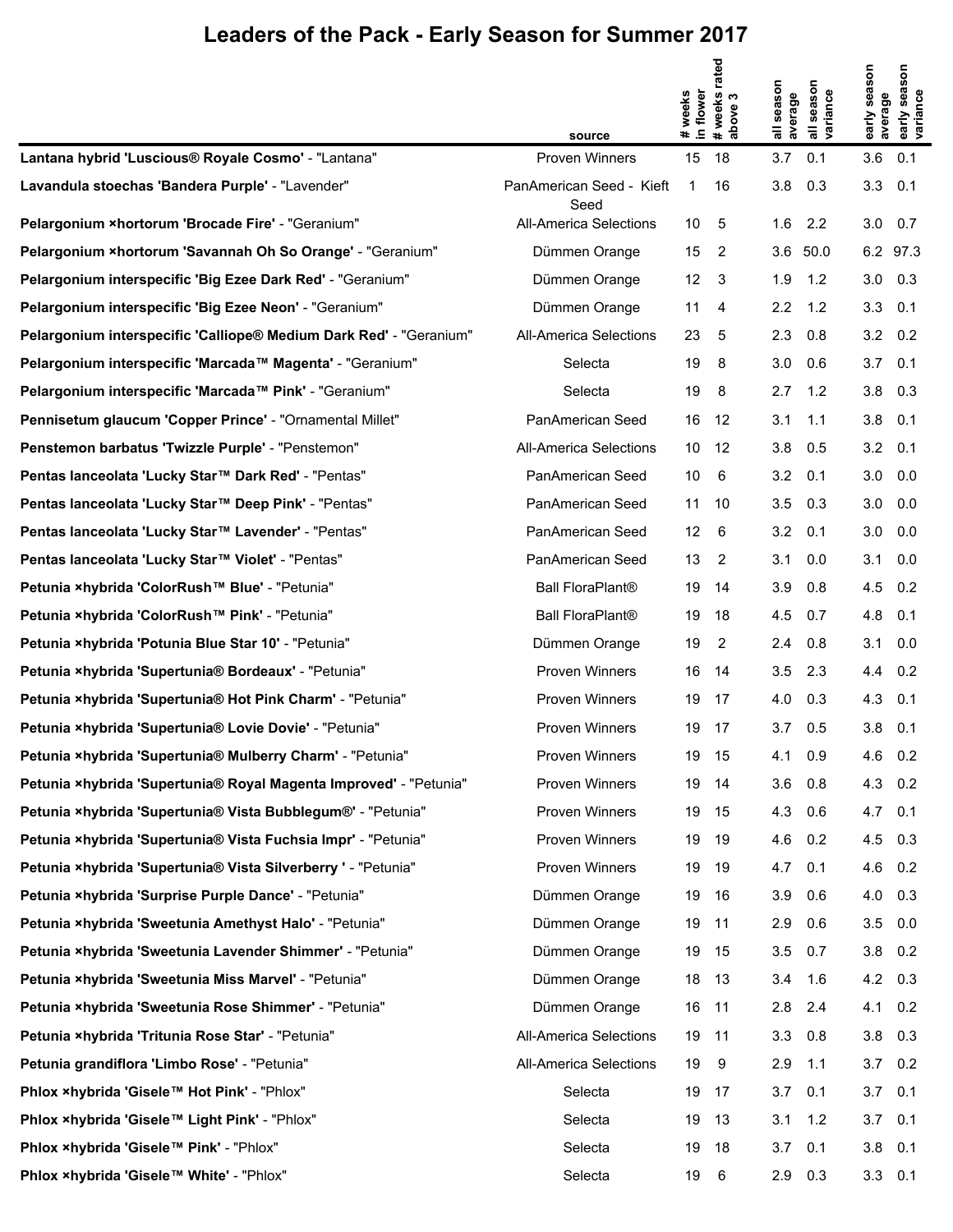|                                                                          | source                        | # weeks<br>in flower | rated<br># weeks i<br>above 3 | season<br>average | season<br>all seasor<br>variance | early season<br>average | early season<br>variance |
|--------------------------------------------------------------------------|-------------------------------|----------------------|-------------------------------|-------------------|----------------------------------|-------------------------|--------------------------|
| Phlox drummondii 'Intensia® Blueberry' - "Phlox"                         | <b>Proven Winners</b>         | 19                   | 19                            | 3.6               | 0.1                              | 3.8                     | 0.1                      |
| Phlox drummondii 'Intensia® Red Hot' - "Phlox"                           | <b>Proven Winners</b>         | 19                   | 19                            | 3.7               | 0.1                              | 3.8                     | 0.1                      |
| Phlox drummondii 'Intensia® White Improved' - "Phlox"                    | <b>Proven Winners</b>         | 19                   | 15                            | 3.5               | 0.3                              | 3.8                     | 0.1                      |
| Portulaca hybrid 'Cupcake Upright Banana 12' - "Portulaca"               | Dümmen Orange                 | 19                   | -18                           | 4.0               | 0.2                              | $3.8\quad 0.3$          |                          |
| Portulaca hybrid 'Cupcake Upright Orange Zest' - "Portulaca"             | Dümmen Orange                 | 19                   | 18                            | 4.4               | 0.3                              | 4.2                     | 0.4                      |
| Salvia xhybrida 'Mystic Spires Improved' - "Salvia"                      | Ball FloraPlant®              | 18                   | -19                           | 4.9               | 0.1                              | $4.7$ 0.1               |                          |
| Salvia xhybrida 'Mysty' - "Salvia"                                       | <b>Ball FloraPlant®</b>       | 19                   | -19                           | 4.3               | 0.2                              | 4.2                     | 0.3                      |
| Salvia ×hybrida 'Rockin'™ Deep Purple' - "Salvia"                        | <b>Proven Winners</b>         | 18                   | - 19                          | 4.2               | 0.1                              | 3.9                     | 0.1                      |
| Salvia ×hybrida 'Rockin'™ Playin' the Blues™ Improved' - "Salvia"        | Proven Winners                | 19                   | -19                           | 5.0               | 0.0                              | 4.9                     | 0.0                      |
| Salvia coccinea 'Summer Jewel Lavender' - "Salvia"                       | <b>All-America Selections</b> |                      | 17 17                         | 3.8               | 0.1                              | 3.7                     | 0.2                      |
| Salvia coccinea 'Summer Jewel White' - "Salvia"                          | <b>All-America Selections</b> |                      | 17 18                         | 4.5               | 0.3                              | 4.4                     | 0.5                      |
| Salvia splendens 'Salvation Red' - "Salvia"                              | Comense                       | 16                   | $-11$                         | 3.4               | 0.2                              | 3.5                     | 0.3                      |
| Solenostemon scutellarioides 'Flame Thrower™ Chili Pepper' -<br>"Coleus" | <b>Ball FloraPlant®</b>       | 1                    | 19                            | 4.5               | 0.3                              | 4.3                     | 0.2                      |
| Solenostemon scutellarioides 'Flame Thrower™ Chipotle' - "Coleus"        | Ball FloraPlant®              | 8                    | 16                            | 4.1               | 0.3                              | 4.3                     | 0.1                      |
| Solenostemon scutellarioides 'Flame Thrower™ Habanero' - "Coleus"        | <b>Ball FloraPlant®</b>       | 10                   | 15                            | 4.1               | 0.5                              | 4.4                     | 0.2                      |
| Solenostemon scutellarioides 'Flame Thrower™ Salsa Verde' -<br>"Coleus"  | <b>Ball FloraPlant®</b>       | 0                    | 19                            | 3.9               | 0.2                              | 3.6                     | 0.0                      |
| Solenostemon scutellarioides 'Flame Thrower™ Spiced Curry' -<br>"Coleus" | <b>Ball FloraPlant®</b>       | 3                    | 19                            | 4.7               | 0.2                              | 4.4                     | 0.2                      |
| Solenostemon scutellarioides 'Mainstreet Michigan Avenue' -<br>"Coleus"  | Dümmen Orange                 | 10                   | 19                            | 4.7               | 0.1                              | 4.7                     | 0.1                      |
| Tagetes erecta '17OS08- Gold' - "Marigold"                               | <b>All-America Selections</b> | 15                   | 12                            | 3.5               | 1.9                              | 4.5                     | 0.1                      |
| Tagetes erecta '17OS09- Light Orange' - "Marigold"                       | All-America Selections        |                      | 17 12                         | 3.2               | 1.0                              | $3.6 \quad 0.2$         |                          |
| Tagetes erecta '170S10- Orange' - "Marigold"                             | All-America Selections        | 13 11                |                               | 3.3               | 2.2                              | 4.2 0.5                 |                          |
| Tagetes erecta '170S11- Yellow' - "Marigold"                             | All-America Selections        | 16                   | 9                             | 3.2               | 1.1                              | 3.6                     | 0.4                      |
| Tagetes erecta 'Antigua Gold' - "Marigold"                               | All-America Selections        | 15                   | -12                           | 3.1               | 2.4                              | 4.1                     | 0.2                      |
| Tagetes erecta 'Dune Gold' - "Marigold"                                  | All-America Selections        | 14                   | 9                             | 2.8               | 1.1                              | 3.4                     | 0.1                      |
| Tagetes erecta 'Dune Yellow' - "Marigold"                                | All-America Selections        | 12                   | - 9                           | 2.9               | 0.9                              | $3.3$ 0.1               |                          |
| Tagetes erecta 'Garland' - "Marigold"                                    | All-America Selections        | 12 11                |                               | 3.1               | 1.8                              | 3.7                     | 0.3                      |
| Tagetes erecta 'Moonstruck Orange' - "Marigold"                          | All-America Selections        | 12 10                |                               | 2.8               | 2.6                              | $3.9$ 0.4               |                          |
| Tagetes erecta 'Moonstruck Yellow' - "Marigold"                          | All-America Selections        |                      | 12 14                         | 3.4               | 2.2                              | 4.2                     | 0.3                      |
| Tagetes erecta 'Taishan Gold' - "Marigold"                               | All-America Selections        | 12 11                |                               | 2.5               | 3.3                              | 3.9                     | 0.1                      |
| Tagetes erecta 'Taishan Orange' - "Marigold"                             | All-America Selections        | 12 11                |                               | 3.2               | 3.0                              | 4.1                     | 0.6                      |
| Tagetes erecta 'Taishan Yellow' - "Marigold"                             | All-America Selections        | 22                   | - 9                           | 2.8               | 3.6                              | 3.9                     | 0.7                      |
| Tagetes patula '17OS07- French Bicolor' - "Marigold"                     | All-America Selections        |                      | 18 13                         | 3.7               | 1.2                              | 4.3                     | 0.4                      |
| Tagetes patula 'Bonanza Bolero Improved' - "Marigold"                    | PanAmerican Seed              |                      | 16 13                         | 3.4               | 2.4                              | 4.2 0.5                 |                          |
| Tagetes patula 'Bonanza Orange' - "Marigold"                             | PanAmerican Seed              |                      | 17 13                         | 3.5               | 0.6                              | 3.7                     | 0.3                      |
| Tagetes patula 'Bonanza Yellow' - "Marigold"                             | PanAmerican Seed              |                      | 17 15                         | 3.5               | 0.4                              | $3.6$ 0.1               |                          |
| Tagetes patula 'Hero Spry' - "Marigold"                                  | All-America Selections        |                      | 16 13                         | 3.3               | 2.0                              | 4.2 0.1                 |                          |